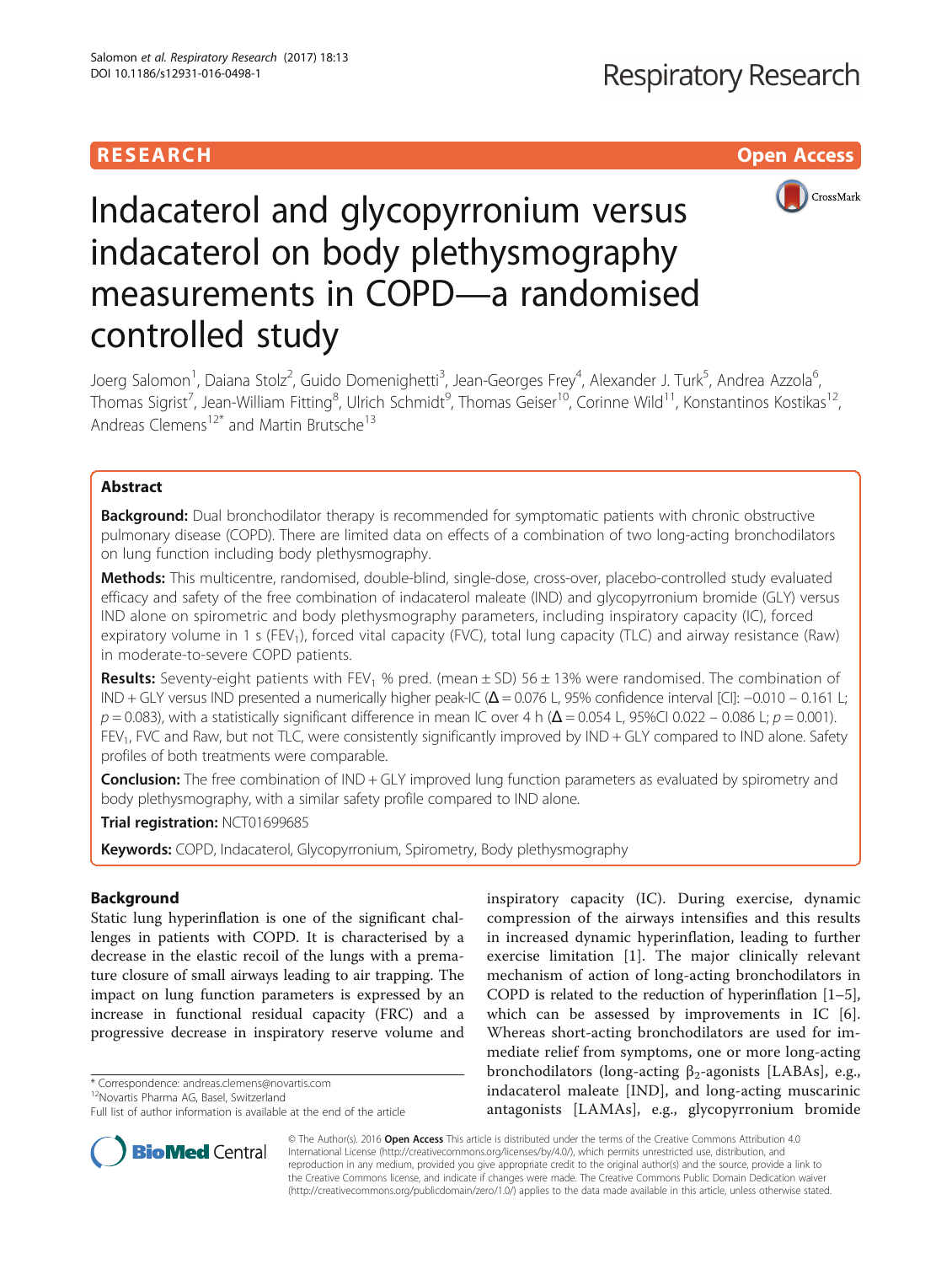[GLY]) are recommended for long-term maintenance therapy in patients with moderate-to-severe COPD [\[7](#page-6-0)]. Since LABAs and LAMAs have different mechanisms of action, they may exert additive bronchodilation effects when used together. This suggests that IND and GLY could be used in combination to optimise and maximise bronchodilation in patients with COPD whose needs are not adequately met by LABA or LAMA monotherapy [\[8](#page-6-0)–[10\]](#page-6-0). However, there are limited data on the effects of a combination of two long-acting bronchodilators on body plethysmography lung function parameters in patients with COPD [[11\]](#page-6-0).

In this study we evaluated the efficacy and safety of the free combination of IND + GLY versus IND alone on lung function parameters evaluated by body plethysmography, including inspiratory capacity (IC), forced expiratory volume in 1 s ( $FEV<sub>1</sub>$ ), forced vital capacity (FVC), total lung capacity (TLC) and airway resistance (Raw), in patients with moderate-to-severe COPD.

## Methods

## Study population

The study was conducted in 11 centres in Switzerland between November 2012 and June 2014, and included a total of 78 eligible patients who were randomised to one of two treatment sequences. The study protocol was reviewed and approved by institutional review boards and ethics committees.

Eligible patients were adults aged ≥40 years with a diagnosis of moderate or severe COPD according to GOLD criteria [\[12](#page-6-0)] who had signed an informed consent form, and fulfilling the following: smoking history of at least 10 pack-years [both current and ex-smokers]; post-bronchodilator  $FEV_1 < 80\%$  and ≥30% of the predicted value, and post-bronchodilator  $FEV<sub>1</sub>/FVC$  <70%. The main exclusion criteria were COPD exacerbations requiring systemic glucocorticoid treatment or antibiotics and/or hospitalisation or a history of respiratory tract infection within 6 weeks prior to screening, concomitant pulmonary disease other than COPD, history of asthma or lung cancer, a known history of alpha-1 antitrypsin deficiency, or a history of hypersensitivity to any of the study medications or to medications from similar drug classes.

## Study design and treatment

This was a multicentre, randomised, double-blind, singledose, cross-over, placebo-controlled study to assess the effect of a single-dose combination of inhaled IND (150 μg) + GLY (50 μg) versus inhaled IND (150 μg) + placebo (corresponding GLY placebo) on static hyperinflation (Fig. 1). Patients had lung function assessments (spirometry) at each study visit and body plethysmography at Visits 2 and 3. Safety assessments included



**Treatment** Visit 3

Wash-out | Treatment Safety

adverse events (AEs) and serious adverse events (SAEs). All patients prematurely withdrawing from the study underwent study completion evaluations.

## Study objectives

**Randomisation**

**Treatment** Visit 2

The primary objective was to demonstrate superiority of a single dose of the combined inhalation of IND + GLY versus IND alone on peak-IC, defined as the maximum value within 4 h of inhalation. The key secondary objective was to compare the efficacy of  $IND + GLY$  versus  $IND$  in terms of  $FEV_1$  over 4 h (30, 60, 120, 180 and 240 min) post dosing. Other secondary objectives were to compare the efficacy of  $IND + GLY$  versus  $IND$  on IC, FVC, and airway resistance (Raw) over 4 h (30, 60, 120, 180 and 240 min) after dosing.

## Statistical analysis

## Sample size calculation

With regard to peak-IC, a sample size of 69 patients was expected to provide 80% power to detect a difference of 0.12 L in IC at peak between the groups, assuming a standard deviation of differences of 0.35 L (test level  $\alpha = 0.025$  one-sided or  $\alpha = 0.05$  two-sided). Assuming a dropout rate of approximately 10%, a total of  $\sim$ 78 patients had to be randomised to ensure that at least 70 patients completed the study. Regarding  $FEV_1$ , a sample size of 70 patients provided 99% power to detect a difference of 0.18 L in  $FEV<sub>1</sub>$  mean values between the groups.

The intention to treat (ITT, full analysis set [FAS]) population consisted of all randomised patients who received at least one dose of study medication and had at least one post-baseline assessment of the primary efficacy variable. The per-protocol (PP) population consisted of all patients in the ITT population without major protocol violations or who discontinued the study due to treatment-related reasons. A supportive analysis on the PP population was performed for the primary endpoint peak-IC and the key secondary endpoint  $FEV_1$ . The safety population (full

follow up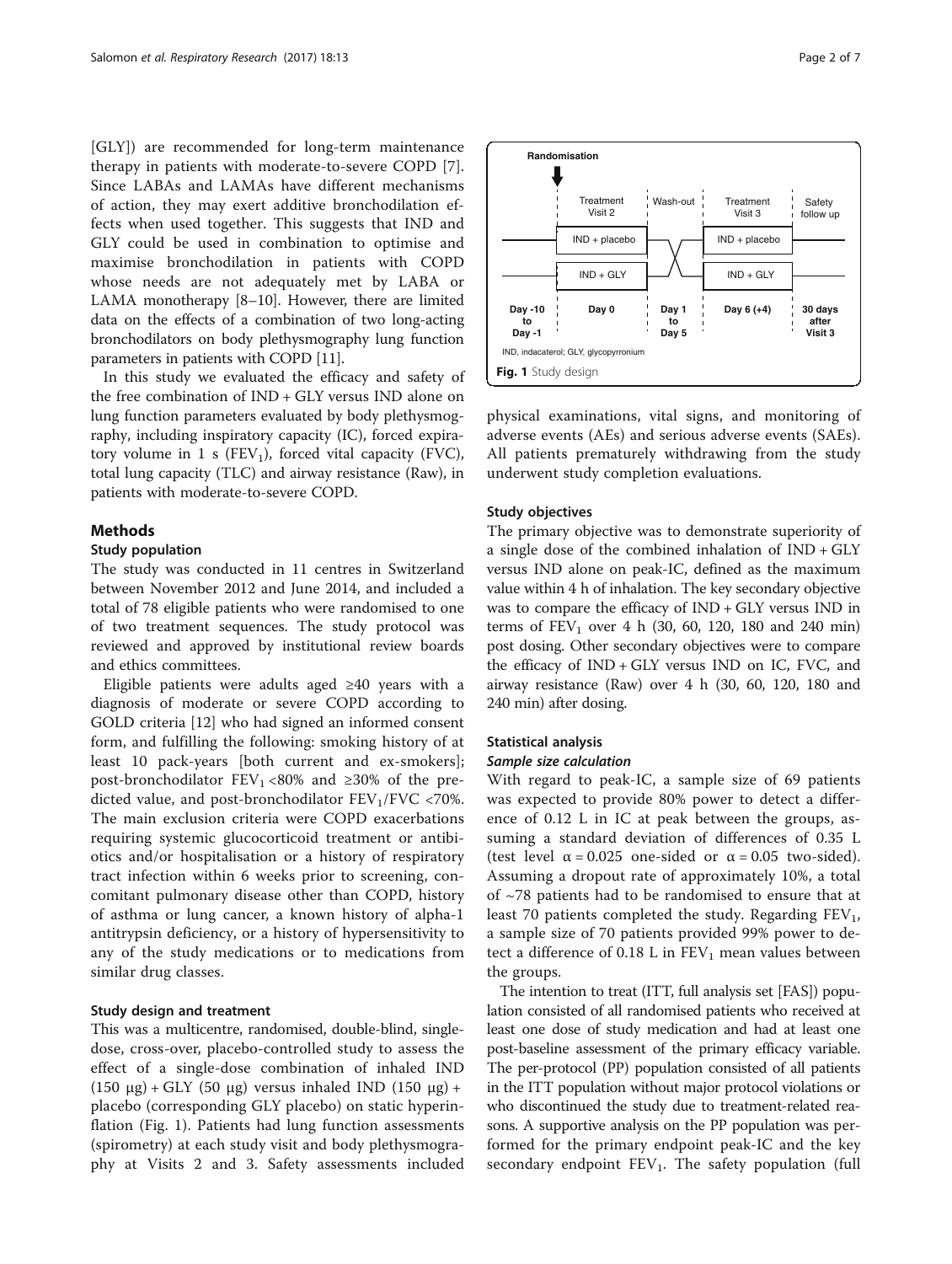analysis set; FAS) was defined as all randomised patients who received at least one dose of study medication with at least one post-baseline safety assessment.

Study endpoints were analysed by an analysis of covariance (ANCOVA) model with treatment sequence (AB or BA) and treatment as fixed effects, the lung function parameter as a covariate and patient as a random effect. Treatment effect was estimated as the contrast of the treatment effect in the statistical model and presented as point estimates and corresponding 95% twosided confidence intervals (CIs). The null hypothesis for the primary analysis was that combination of IND + GLY is not superior to IND alone regarding the lung function parameters. The alternative hypothesis was that treatment with a combination of  $IND + GLY$  is superior to IND alone. The null hypothesis was rejected in favour of the alternative hypothesis if the 95% CI of the least squares means treatment contrast of the difference "combination therapy — single therapy" was greater than 0 in its entirety. This corresponds to a planned alpha error of 5% two-sided or 2.5% one-sided. An interim analysis was performed after 20 patients had completed Visit 3. No adjustments were needed.

## Results

The mean  $\pm$  SD age of the patients was  $64.8 \pm 8.4$  years (Table 1), 59.2% were male, all Caucasian, and 24 (31.2%) current smokers. Mean time since COPD diagnosis was  $5.2 \pm 5.2$  years. The mean FEV<sub>1</sub>% predicted was  $56 \pm 13$  and 38.7% of patients had a GOLD stage of III or above. The mean total lung capacity (TLC) was 120.68  $\pm$  18.75% pred. and the mean Raw was 210.99  $\pm$ 117.11% pred. The patient disposition and randomisation is given in Fig. [2.](#page-3-0)

The combination of IND + GLY versus IND presented a numerically higher peak-IC (2.95 L versus 2.88 L), with an adjusted treatment difference ( $Δ$ ) of 0.076 L (95%  $-0.010 - 0.161$  L;  $p = 0.083$ ) (Fig. [3a](#page-3-0)). IND + GLY presented also a statistically significant difference in mean IC over 4 h versus IND (2.76 L versus 2.70 L;  $\Delta =$ 0.054 L, 95% CI 0.022 – 0.086 L;  $p = 0.001$ ) (Fig. [3b](#page-3-0)).  $FEV<sub>1</sub>$ , FVC and Raw, but not TLC, were significantly improved by IND + GLY compared to IND alone. A statistically significant adjusted treatment difference in  $FEV<sub>1</sub>$ was noted at all time points in favour of IND + GLY treatment ( $p$  <0.001 for all comparisons), reaching a peak difference of  $\Delta = 0.099$  L (95%CI 0.060 – 0.139 L) at 120 min post-dose (Fig. [4a](#page-4-0)). Similarly, IND + GLY resulted in higher FVC mean values at all time points after a single-dose inhalation  $(p < 0.01$  for all comparisons), reaching a peak difference of  $\Delta$  = 0.163 L (95%CI 0.092 – 0.234 L) at 240 min post-dose (Fig. [4b\)](#page-4-0). Raw measurements were consistently lowered by IND + GLY treatment at all time points after the single-dose inhalation

|          | <b>Table 1</b> Demography and baseline characteristics (ITT population, |  |  |  |
|----------|-------------------------------------------------------------------------|--|--|--|
| $N = 76$ |                                                                         |  |  |  |

|                                                |                                | Mean (SD), $N = 76$ |  |
|------------------------------------------------|--------------------------------|---------------------|--|
|                                                | Age at informed consent, years |                     |  |
| Height, cm                                     | 168.22 (8.55)                  |                     |  |
| Weight, kg                                     | 75.45 (15.52)                  |                     |  |
| BMI, kg/m <sup>2</sup>                         | 26.65 (5.05)                   |                     |  |
| Smoking history<br>Number of pack-years, years |                                | 50.13 (23.28)       |  |
| Years since COPD diagnosis                     | 5.17(5.24)                     |                     |  |
| Age at COPD diagnosis, years                   |                                | 60.16 (10.96)       |  |
| FEV <sub>1</sub> % predicted                   |                                | 56.09 (13.28)       |  |
| $FEV1$ *, L                                    |                                | 1.50(0.45)          |  |
| FVC*, L                                        | 2.95 (0.89)                    |                     |  |
| IC, L                                          | 2.45(0.69)                     |                     |  |
| Total Lung Capacity (TLC), L                   | 7.13(1.42)                     |                     |  |
| TLC % of predicted normal value                | 120.68 (18.75)                 |                     |  |
| Airway Resistance (Raw)                        | 6.73(3.19)                     |                     |  |
| Raw % of predicted normal value                | 210.99 (117.11)                |                     |  |
| Hyperinflation IC/TLC                          |                                | 0.35(0.09)          |  |
|                                                |                                | N(%)                |  |
| Gender                                         | Male                           | 45 (59.2)           |  |
|                                                | Female                         | 31 (40.8)           |  |
| Number of patients with                        | CAD                            | 7(9.2)              |  |
| current medical condition                      | Hypertension                   | 29 (38.2)           |  |
|                                                | Diabetes mellitus              | 4(5.3)              |  |
| Number of patients                             | Stage I                        | 8(10.5)             |  |
| according COPD GOLD-stage                      | Stage II                       | 31 (40.8)           |  |
|                                                | Stage III                      | 30 (39.5)           |  |
|                                                | Stage IV                       | 7(9.2)              |  |

ITT intention to treat, N/n number of patients, BMI body mass index, SD standard deviation, COPD chronic obstructive pulmonary disease,  $FEV<sub>1</sub>$  forced expiratory volume in 1 s, FVC forced vital capacity, IC inspiratory capacity, CAD coronary artery disease, GOLD stage defined as: stage  $I = FEV<sub>1</sub>/FVC < 70%$ and  $FEV_1 \ge 80\%$  predicted; stage II =  $FEV_1/FVC$  <70% and 50%  $\leq FEV_1$  <80% predicted; stage III =  $FEV_1/FVC$  <70% and 30%  $\leq$ FEV1 <50% predicted; stage  $IV = FEV<sub>1</sub>/FVC < 70%$  and  $FEV<sub>1</sub> < 30%$  predicted  $N = 75$ 

(p <0.001 for all comparisons), reaching a peak difference of  $\Delta = -0.667$  cmH<sub>2</sub>O/L/sec (95%CI -0.928 – -0.406 cmH2O/L/sec) at 240 min post-dose (Fig. [4c](#page-4-0)), in favour of dual bronchodilation ( $p \le 0.001$ ). There were no differences in TLC between the study treatments.

## Safety

Eight (10.4%) patients experienced treatment-emergent adverse events (TEAEs) (Table [2\)](#page-5-0). No patient died in the course of the study or experienced any treatment-emergent SAE. According to the investigators' assessment, a relation to study medication was not suspected for any of the TEAEs. The intensity of TEAEs was mostly mild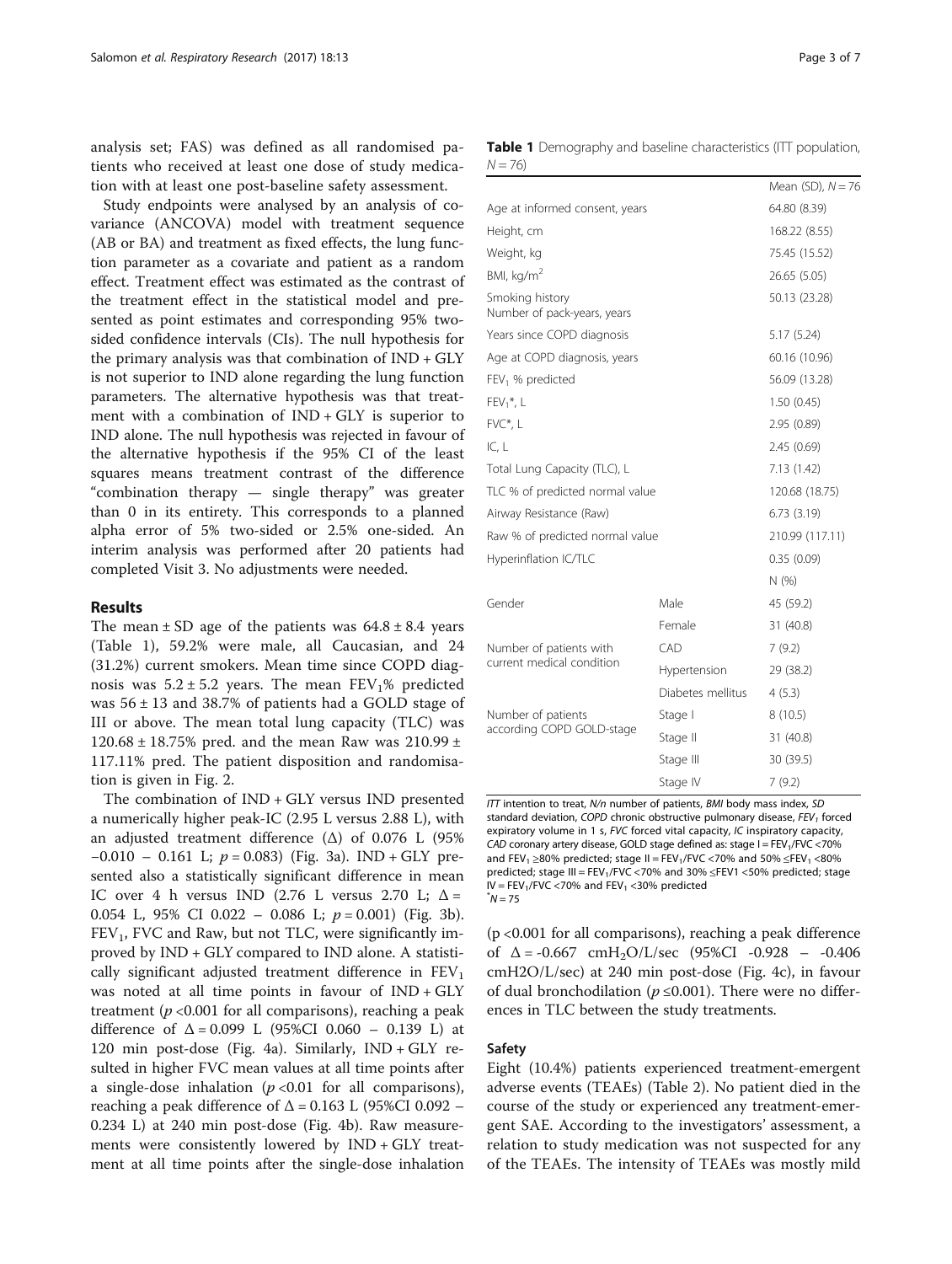<span id="page-3-0"></span>

(6 patients) or moderate (2 patients). Prior to the first dose of study medication, one patient experienced atrial fibrillation of moderate intensity. In conclusion, the treatments were well tolerated with a good safety profile.



## **Discussion**

In this prospective, randomised study we showed that the combination of two long-acting bronchodilators provided a greater improvement in lung hyperinflation and lung function parameters compared to a single long-acting agent. Specifically, IND + GLY provided a numerical improvement in peak-IC combined with a statistically significant difference in mean IC over 4 h compared to IND monotherapy. Additionally, the treatment with IND + GLY resulted in consistent statistically significant improvements in  $FEV_1$ , FVC and Raw compared to IND alone. The two treatments presented a similar safety profile.

As a unique feature of the trial, the use of body plethysmography allowed us to observe the significant difference in Raw in favour for IND + GLY in this study. Raw is not frequently reported in studies evaluating the effect of bronchodilators in COPD. However, this parameter is suggested to be sensitive and to reflect airflow obstruction, particularly of the peripheral airways, more accurately than the  $FEV<sub>1</sub>/FVC$  ratio. In assessing the acute functional effect of bronchodilators, specific Raw change-based criteria may be preferable to  $FEV<sub>1</sub>$ - or FVC-based criteria, being more closely related to bronchodilator-induced improvements in lung mechanics and dyspnoea at rest [\[13](#page-6-0)]. Raw measurements were strongly improved by IND + GLY treatment compared to IND monotherapy at all time points after single-dose inhalation.

A possible explanation of the non-statistically significant result in SYNERGY on peak-IC might be attributed to the high variability of this measurement. This is supported by the fact that in contrast to the peak-IC measurement, the adjusted mean IC in the SYNERGY study (which included several values) presented a statistically significant difference between the two treatments. Additionally, the results of the present study are consistent with those of other published studies that have investigated the efficacy and safety of LABA/LAMA combination therapy in patients with COPD [\[7](#page-6-0), [11, 14](#page-6-0)–[18](#page-6-0)]. In order to allow for higher power and better generalisability of the results, we additionally evaluated with a similar analysis as in SYNERGY the peak-IC and  $FEV<sub>1</sub>$  in a pooled analysis of patient-level data ( $n = 1,548$ ) from 3 studies that evaluated the combination of IND + GLY versus IND, i.e. SYNERGY (present study), SHINE [[14\]](#page-6-0) and GLOW6 [\[7\]](#page-6-0) (see details in the Additional file [1](#page-5-0) Online Supplement). Mean adjusted peak-IC in this pooled analysis was statistically significantly higher for patients treated with IND + GLY versus IND alone ( $\Delta$  = 0.075 L; 95% CI 0.040 – 0.109 L;  $p \le 0.001$ ) (Additional file [2](#page-5-0) Figure S1). Additionally,  $FEV<sub>1</sub>$  was statistically significantly higher for IND + GLY versus IND at 30, 120 and 240 min after a single dose inhalation, with a maximal difference at 120 min ( $\Delta$  = 0.094 L; 95%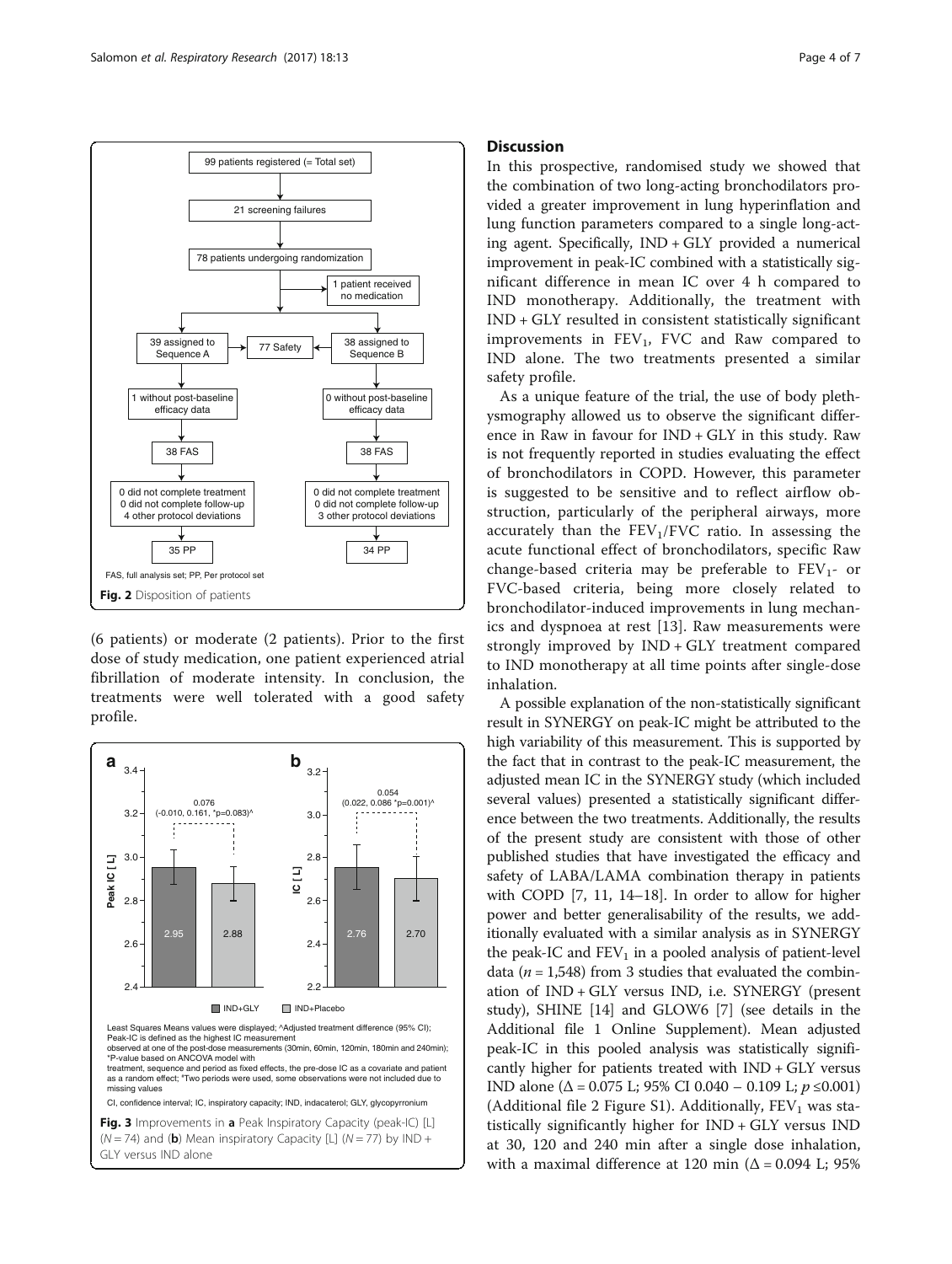<span id="page-4-0"></span>

CI 0.076 − 0.112 L;  $p$  ≤0.001) (Additional file [3](#page-5-0) Figure S2). These results further support the reduction of static hyperinflation, as expressed by IC, by a combination of two bronchodilators compared to a single agent.

The physiological and clinical significance of these results can be attributed to prolonged maximal bronchodilation that minimises air trapping and leads to effective reduction of static and dynamic lung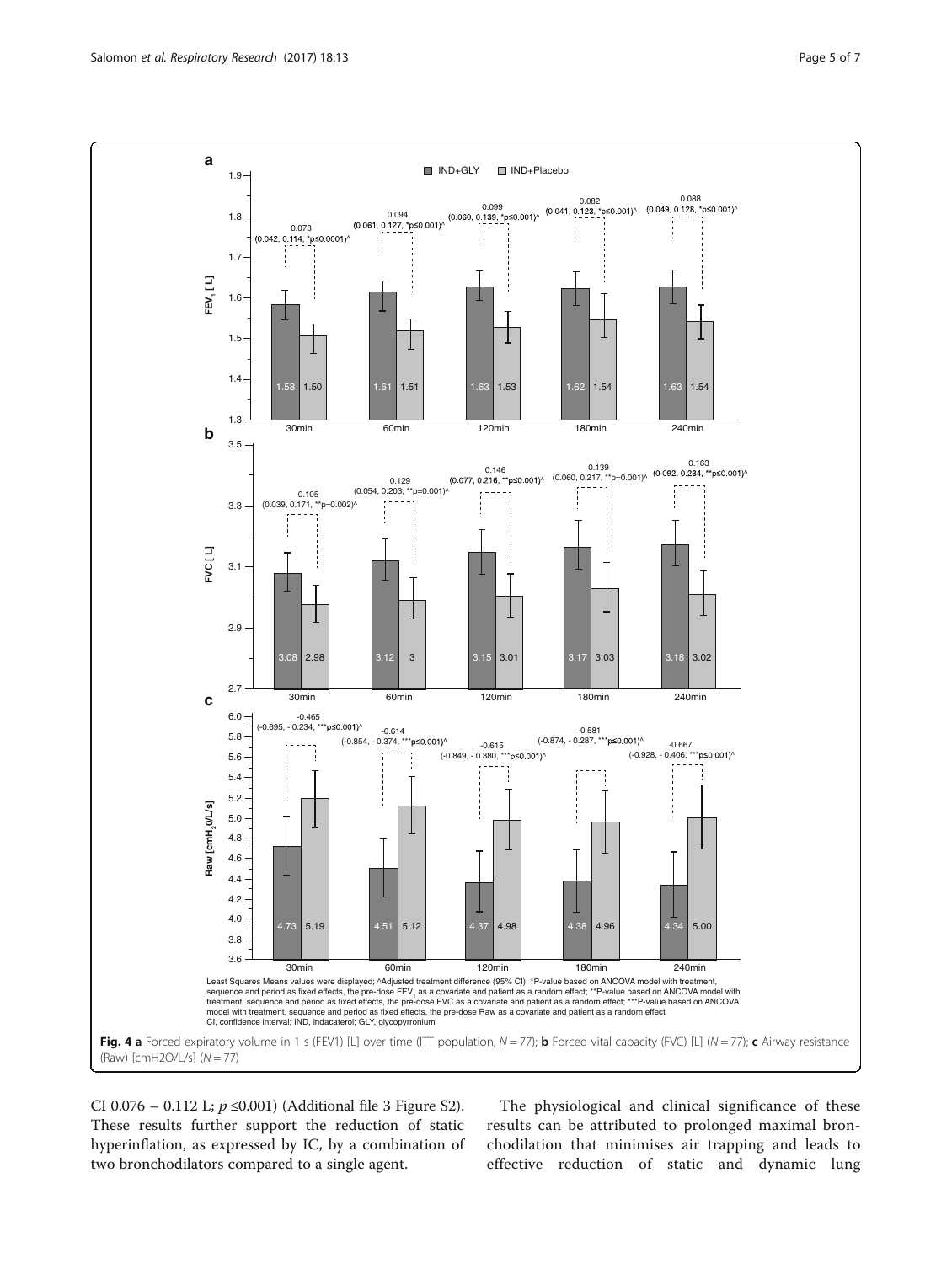|                                                 | Combined treatment $(IND + GLY)$ | $IND$ alone ( $IND + placebo$ ) | All              |
|-------------------------------------------------|----------------------------------|---------------------------------|------------------|
| Primary system organ class                      | $N = 77$ , n $(\%)$              | $N = 77$ , n $(\%)$             | $N = 77$ , n (%) |
| Number (%) of patients with at least one AE     | 5(6.5)                           | 3(3.9)                          | 8(10.4)          |
| Investigations                                  | 1(1.3)                           | 2(2.6)                          | 3(3.9)           |
| Respiratory, thoracic & mediastinal disorders   | 2(1.3)                           | 1(1.3)                          | 3(3.9)           |
| Infections & infestations                       | 1(1.3)                           |                                 | 1(1.3)           |
| Musculoskeletal and connective tissue disorders | 1(1.3)                           |                                 | 1(1.3)           |

<span id="page-5-0"></span>**Table 2** Incidence of TEAEs by primary system organ class (safety population,  $N = 77$ )

TEAEs treatment-emergent adverse events, IND indacaterol, IND + GLY indacaterol and glycopyrronium, N or n number of patients, AE adverse event

hyperinflation. Improved IC is associated with improved exercise endurance and dyspnoea [[2](#page-6-0), [3](#page-6-0)] and potentially improved long-term outcomes. Casanova et al. showed that lung hyperinflation, as expressed by the IC/TLC ratio, is an independent predictor of mortality [\[19\]](#page-6-0). Furthermore, Tantucci et al. identified IC as a powerful functional predictor of all-cause and respiratory mortality and of exacerbation-related hospital admissions in patients with COPD [\[20](#page-6-0)].

The improvement in bronchodilation and measures of hyperinflation observed in the present study is supported by data from the BRIGHT study (IND/GLY fixed-dose combination versus placebo and tiotropium), which showed significantly improved dynamic IC, trough  $FEV<sub>1</sub>$ , residual volume (RV) and FRC in patients with moderate-to-severe COPD receiving IND/GLY that were accompanied by increased exercise endurance [[11](#page-6-0)]. Mahler et al. showed that IND + tiotropium provided greater bronchodilation and lung deflation compared with tiotropium monotherapy [[17](#page-6-0)]. To what extent these effects have a clinically significant impact on outcomes other than lung function and exercise endurance requires further evaluation. However, there is significant evidence that exacerbations, the relevant trigger for progression, are more effectively prevented by  $IND + GLY$  than by a single long-acting bronchodilator [\[21\]](#page-6-0).

We acknowledge that there were limitations in the study. These include the cross-over study design, the short study duration, and the potentially limited patient population due to the clinical trial settings. Additionally, we need to acknowledge that in patients with severe airflow limitation, the plethysmographic Raw may be of limited validity. Finally, post hoc it became obvious that possibly the initially taken assumptions for the power calculations were overestimated, resulting in a relatively small sample size to reach statistical significance. This is supported by the results of the pooled analysis showing the statistical significance for peak-IC.

In our study all treatments were equally well tolerated and showed a good safety profile, which is also documented in multiple clinical trials and the use in clinical practice [[7, 8, 10, 11, 14, 16, 17](#page-6-0), [21](#page-6-0)].

## Conclusions

In summary, the results of the present study show that treatment with  $IND + GLY$  had a stronger beneficial effect on lung hyperinflation and airflow obstruction parameters in patients with COPD than treatment with IND alone. The treatment was well tolerated and had a good safety profile. These data support the use of dual bronchodilator therapy to not only improve airway calibre (FEV<sub>1</sub>) but also decrease hyperinflation and its associated negative consequences in patients with COPD.

## Additional files

[Additional file 1:](dx.doi.org/10.1186/s12931-016-0498-1) Online supplement. (DOCX 182 kb) [Additional file 2: Figure S1.](dx.doi.org/10.1186/s12931-016-0498-1) Peak Inspiratory Capacity [L] - pooled analysis of SYNERGY, SHINE and GLOW6 ( $N = 1538$ )#. (PDF 376 kb) [Additional file 3: Figure S2.](dx.doi.org/10.1186/s12931-016-0498-1) Forced expiratory volume in 1 s (FEV1) [L] pooled analysis of SYNERGY, SHINE and GLOW6 (N = 1503). (PDF 371 kb)

#### Abbreviations

AEs: Adverse events; ANCOVA: Analysis of covariance; CI: Confidence interval; COPD: Chronic obstructive pulmonary disease; FAS: Full analysis set; FEV<sub>1</sub>: Forced expiratory volume in 1 s; FRC: Functional residual capacity; FVC: Forced vital capacity; GLY: Glycopyrronium bromide; IC: Including inspiratory capacity; IND: Indacaterol maleate; IND: Indacaterol maleate; ITT: Intention to treat; LABAs: Long-acting β2-agonists; LAMAs: Long-acting muscarinic antagonists; PP: Per-protocol; SAEs: Serious adverse events; TEAEs: Treatment-emergent adverse events; TLC: Total lung capacity

#### Acknowledgements

The study was sponsored by Novartis Pharma Schweiz AG. The authors thank the physician investigators who contributed to patient enrolment, together with the nursing and technical staff at each participating centre. For statistical support in the pooled analysis, the authors thank Giovanni Bader from Novartis Pharma AG, Switzerland. The clinical trial was conducted in collaboration with THERAMetrics (previously Pierrel Research), who monitored the conduct of the study, performed randomisation and were responsible for the collection of the data. The authors were assisted in the preparation of the manuscript by THERAMetrics (previously Pierrel Research) and Rohit Bhandari (professional medical writer; Novartis) for assistance in the preparation of this manuscript. Writing support was funded by Novartis Pharma AG, Switzerland.

#### Funding

Study was funded by Novartis Pharma AG, Switzerland. Writing support was funded by Novartis Pharma AG, Switzerland.